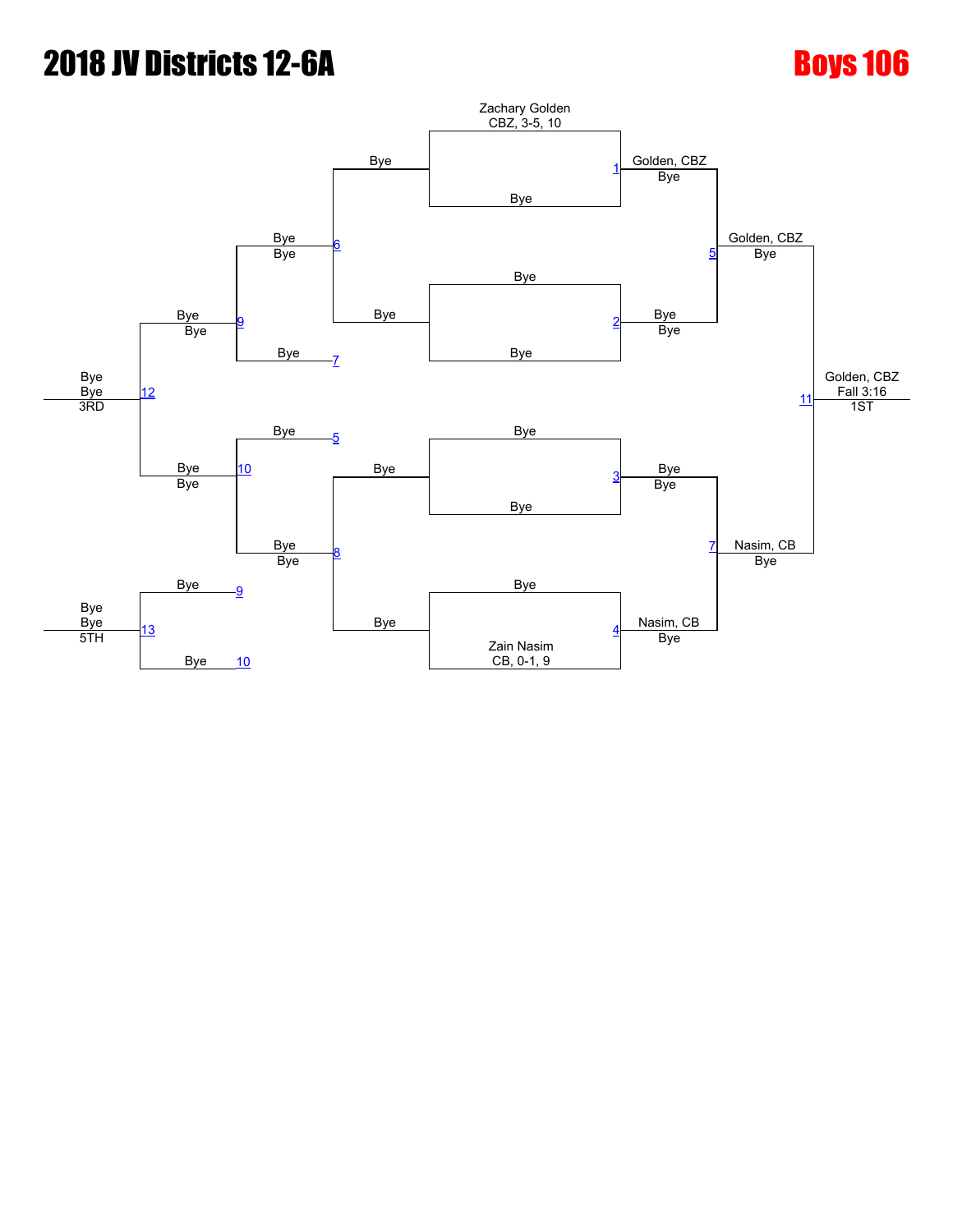### **2018 IV Districts 12-6A** Boys 113 Bye Bye Bye Bye Bye Teddy Andrade HW, 0-0, &n Andrade, HW Andrade, HW Andrade, HW **Bye** Bye <u>[1](javascript:openBoutSheet(1,)</u> [6](javascript:openBoutSheet(6,) Bye Bye Bye Bye Bye [5](javascript:openBoutSheet(5,) Bye [9](javascript:openBoutSheet(9,) Bye  $\overline{B}$  Bye 와  $12$ Bye [7](javascript:openBoutSheet(7,) Bye [11](javascript:openBoutSheet(11,) Bye <sub>B</sub> Bye 3RD Bye [5](javascript:openBoutSheet(5,) Bye | Bye | Bye 1ST  $10$ Bye <u>[3](javascript:openBoutSheet(3,)</u> Bye Bye Bye Bye [8](javascript:openBoutSheet(8,) Bye Bye **Bye** Bye a later Bye [9](javascript:openBoutSheet(9,) Bye Bye Bye [13](javascript:openBoutSheet(13,) Bye <u>[10](javascript:openBoutSheet(10,)</u> Bye [4](javascript:openBoutSheet(4,) 5TH Bye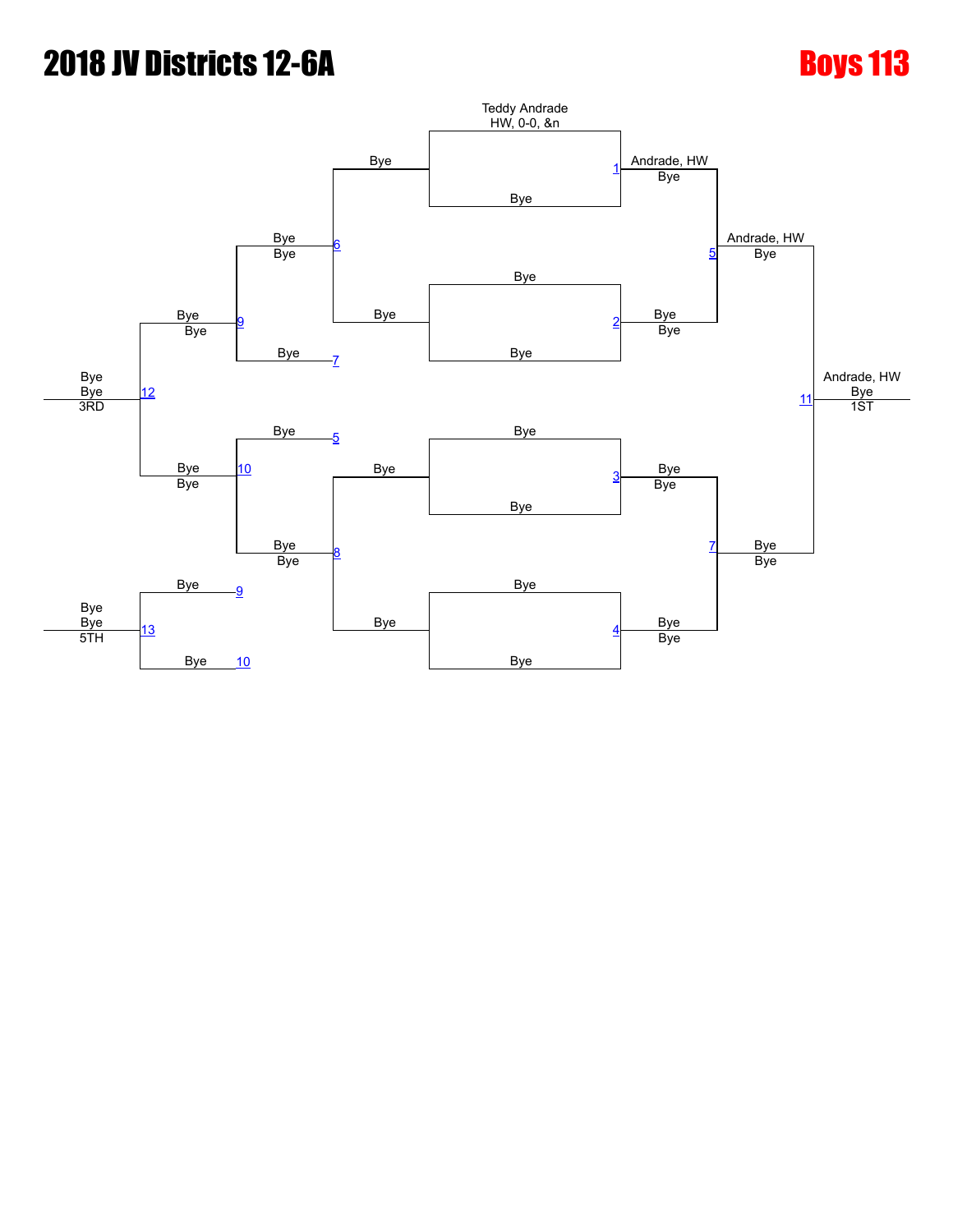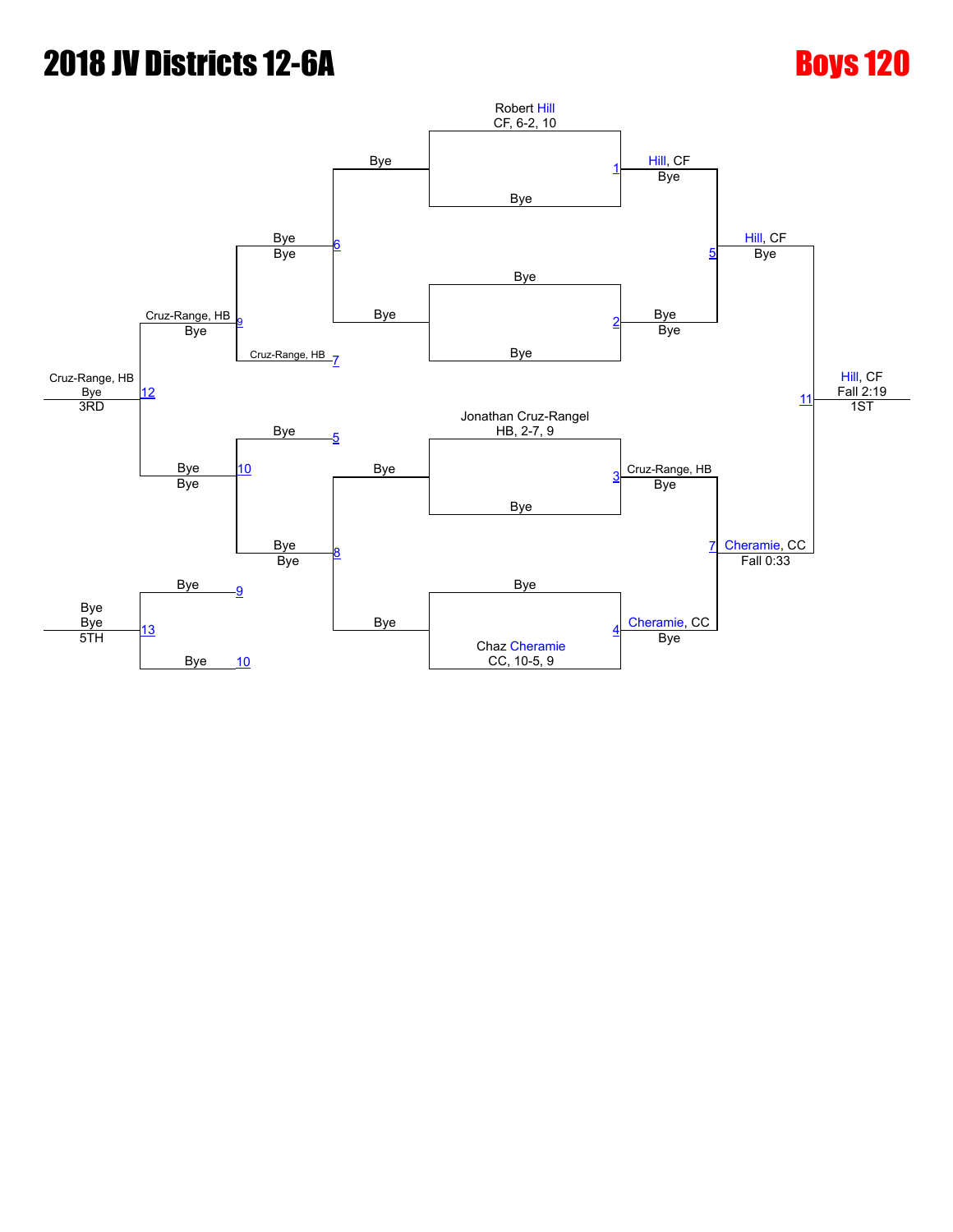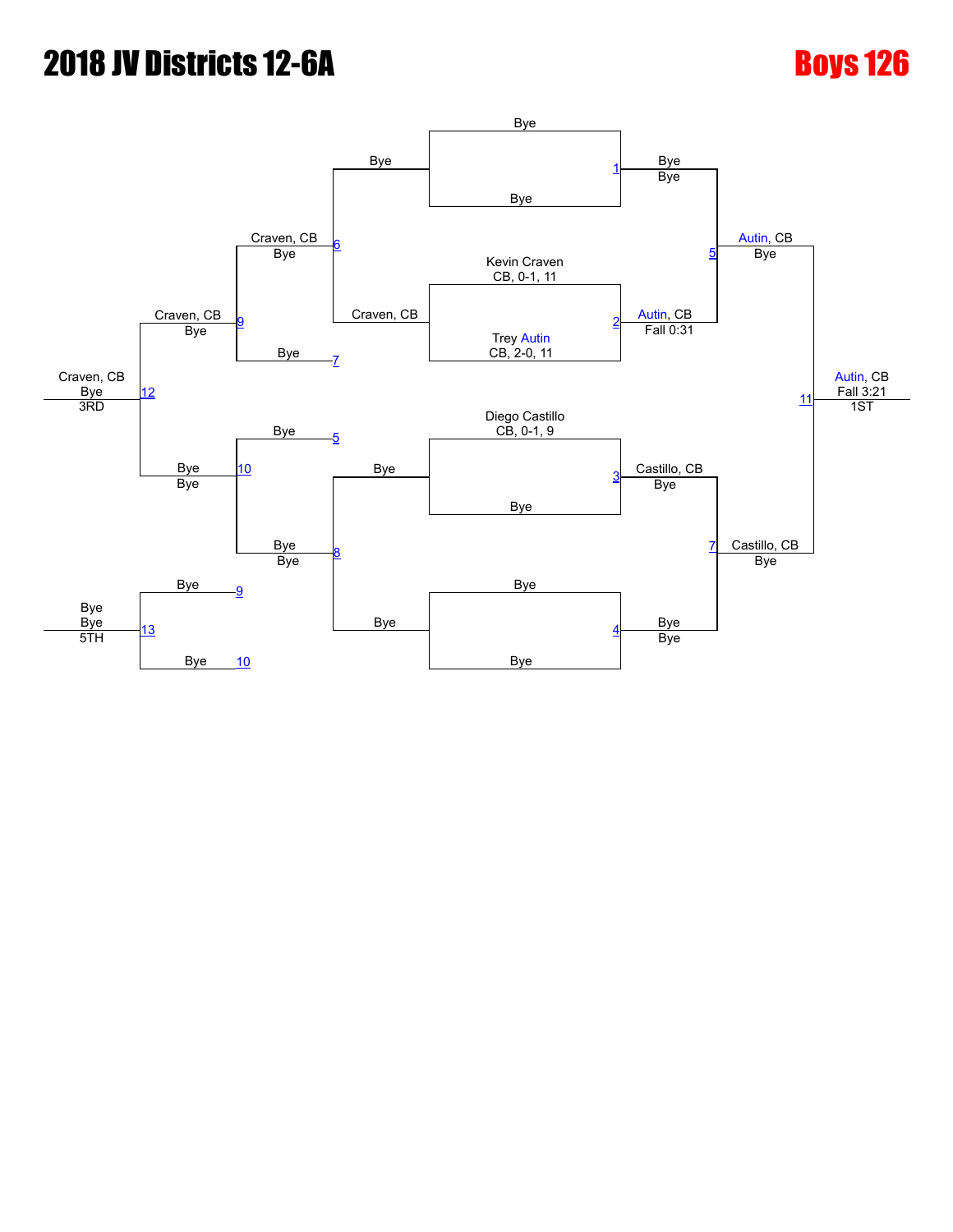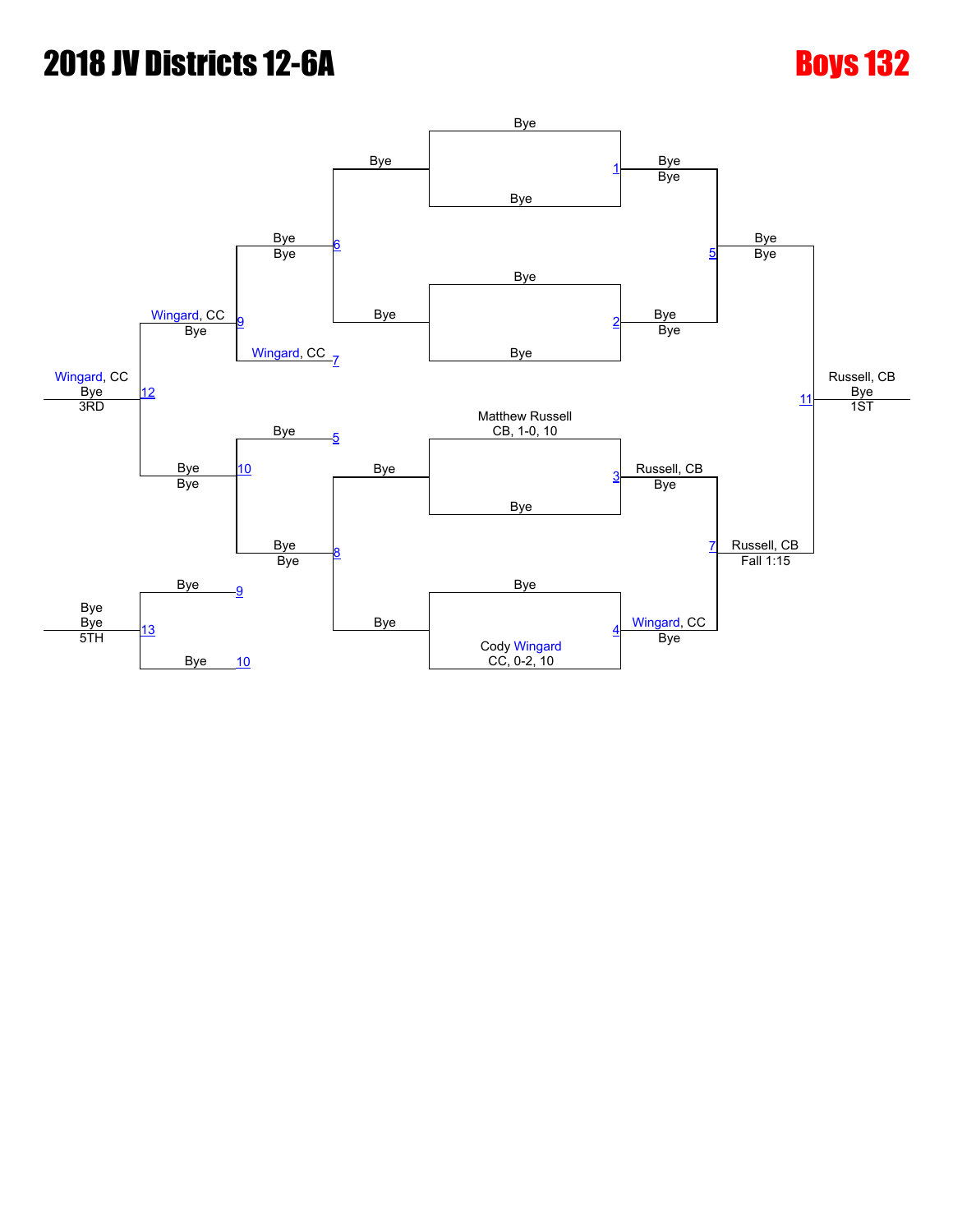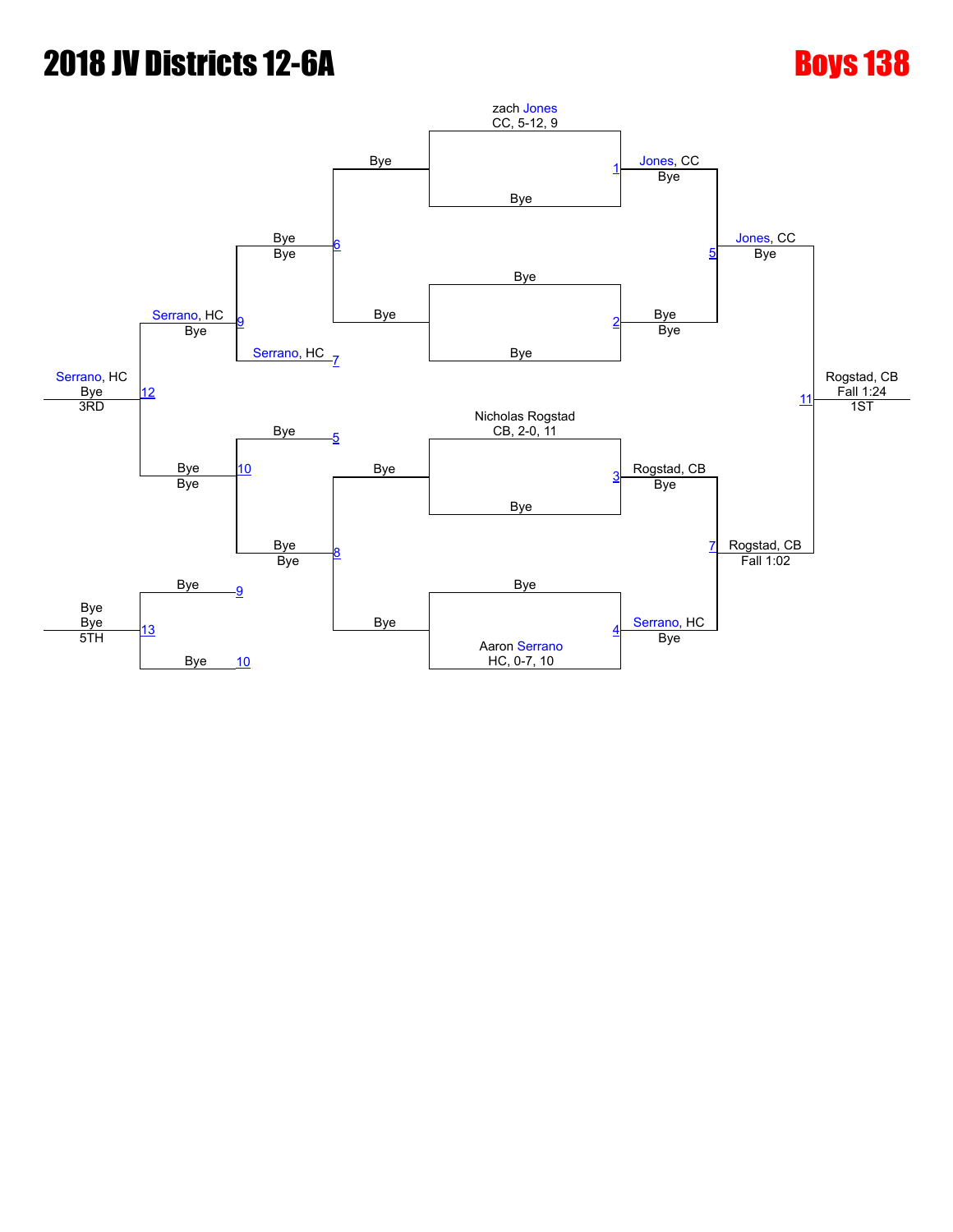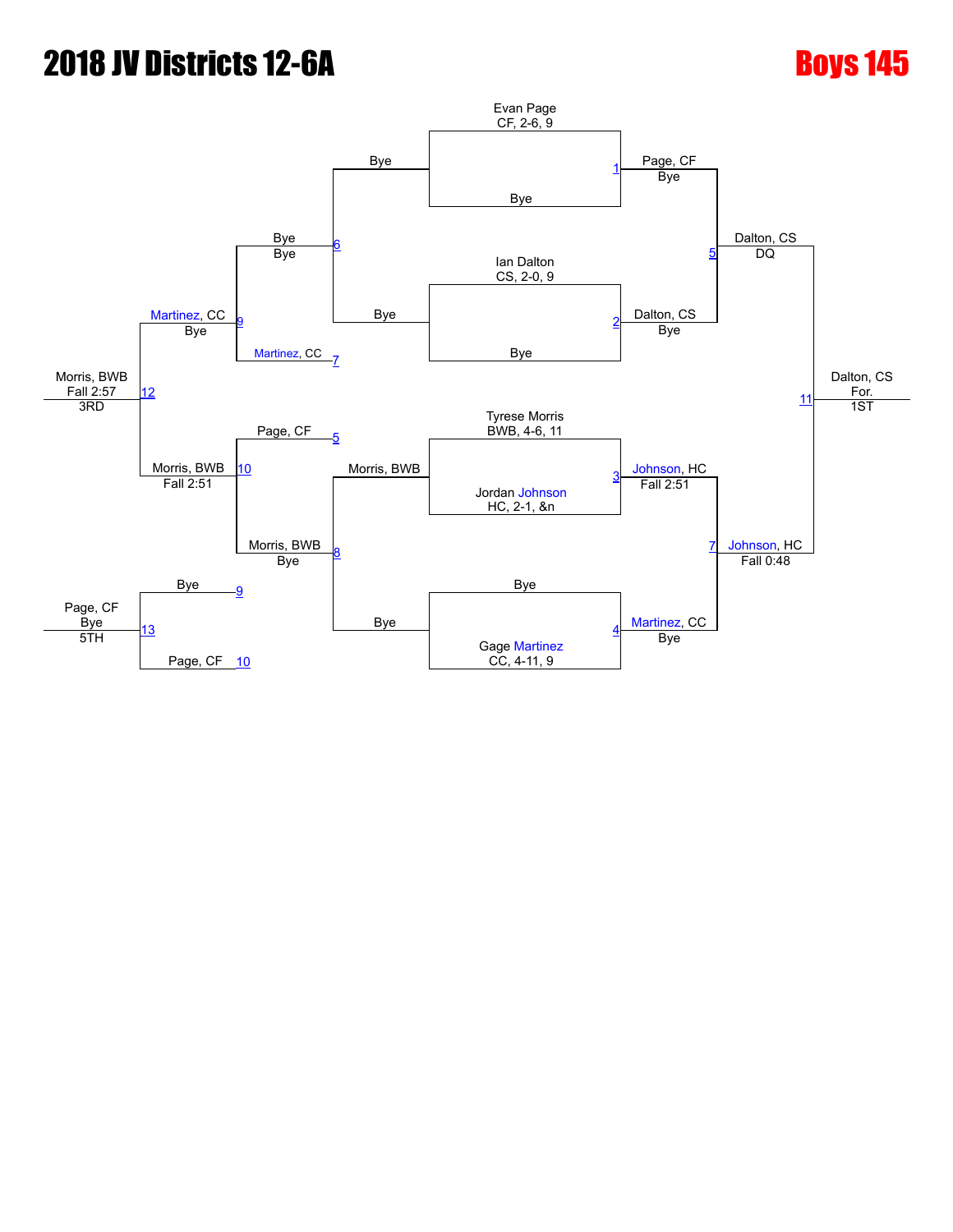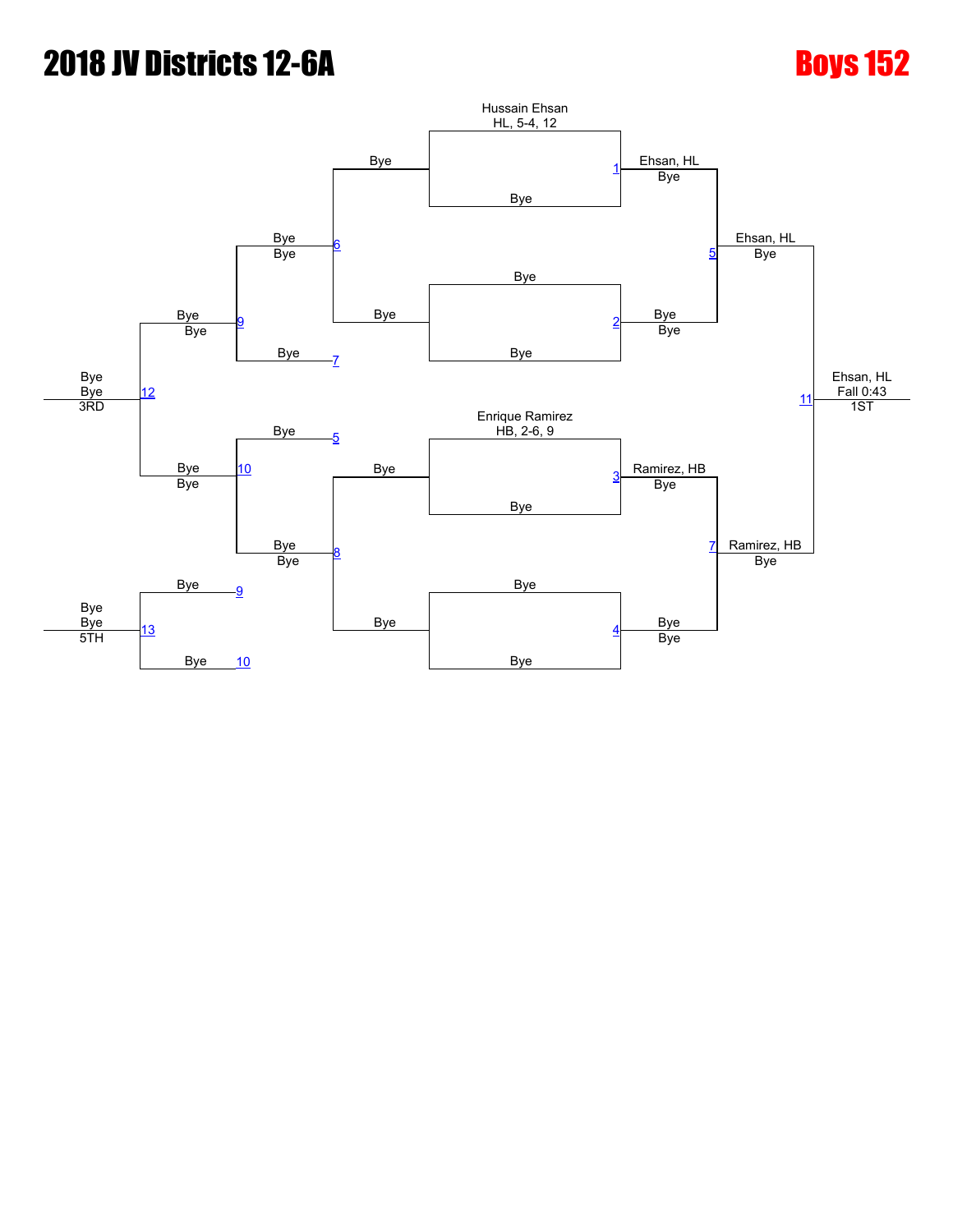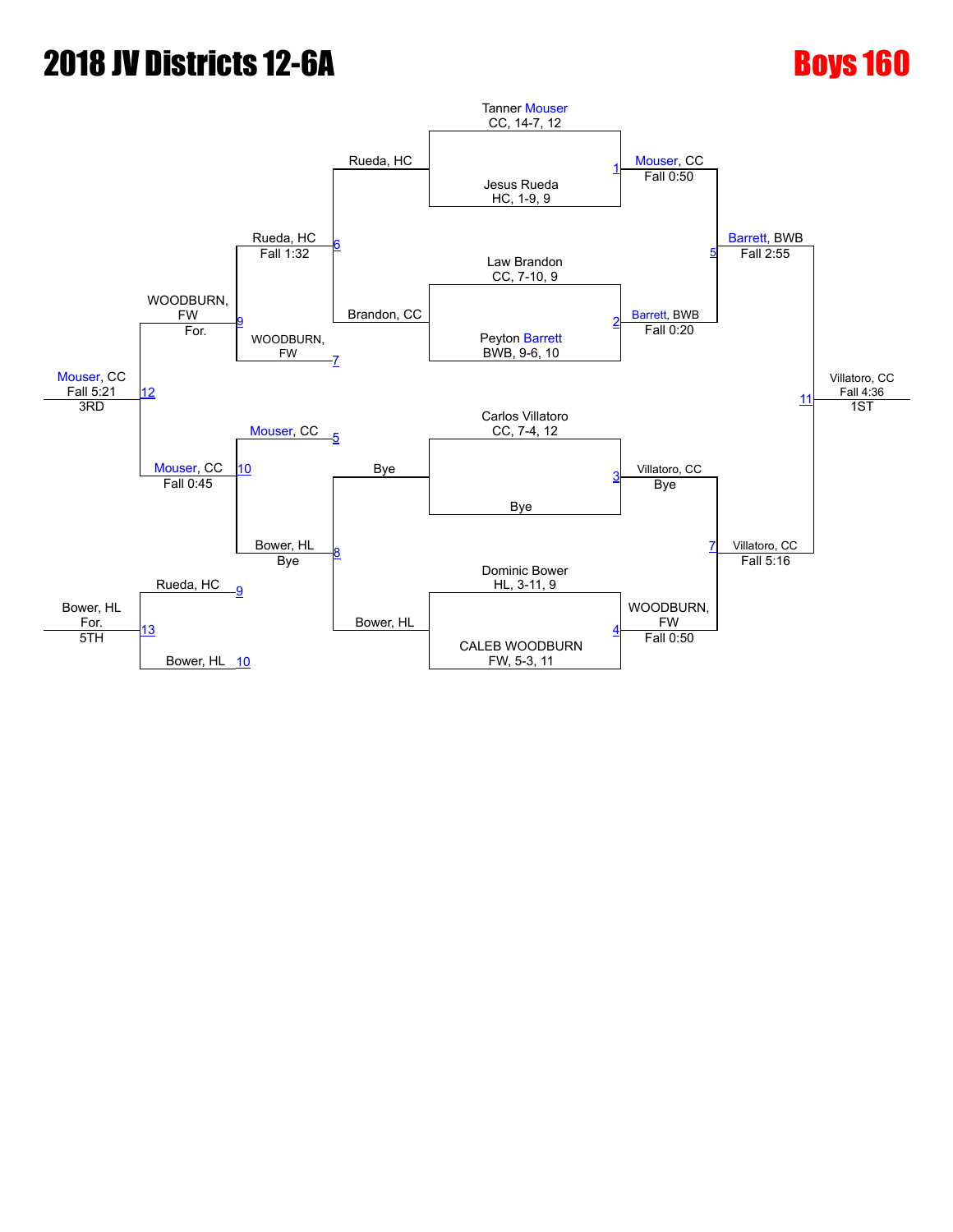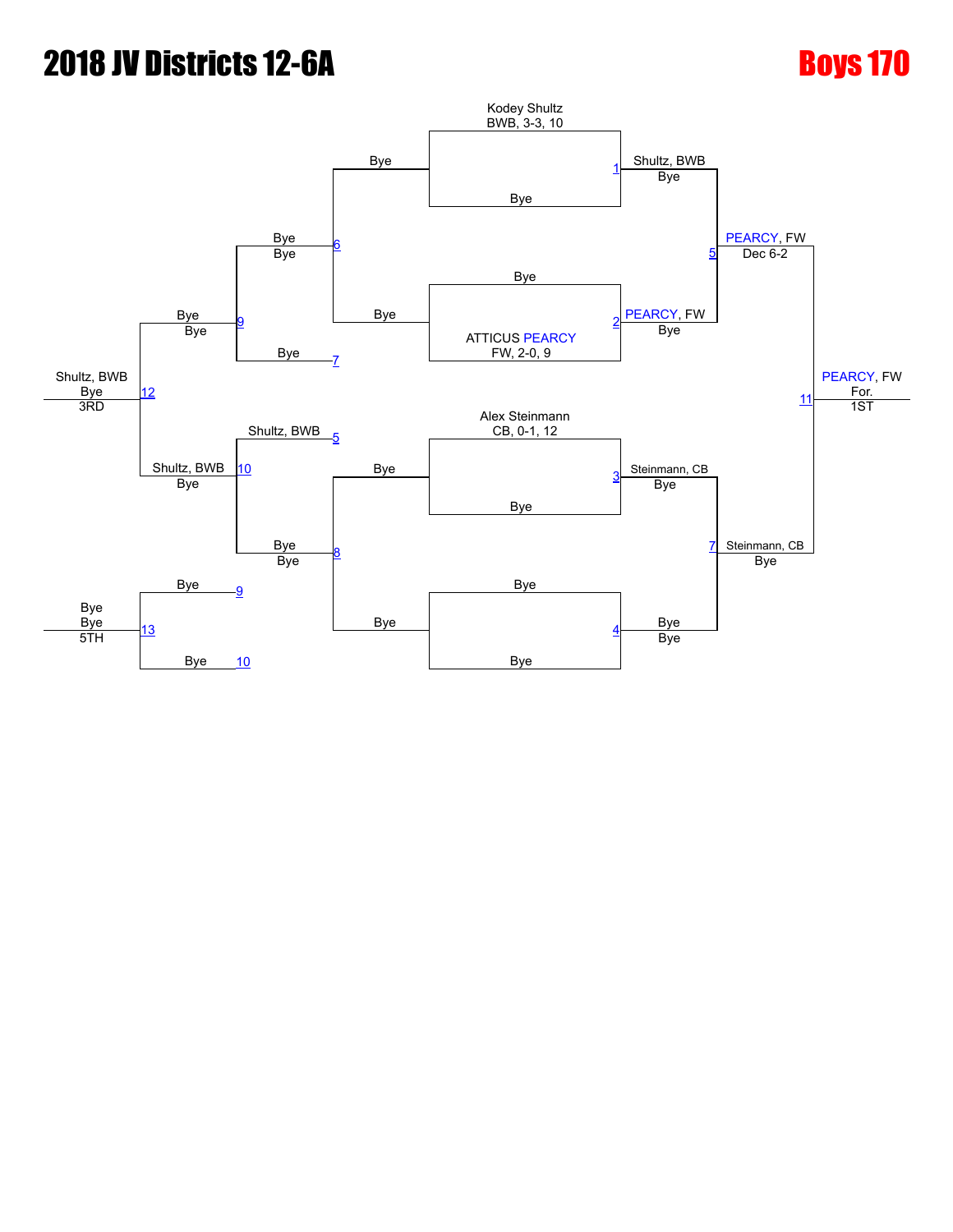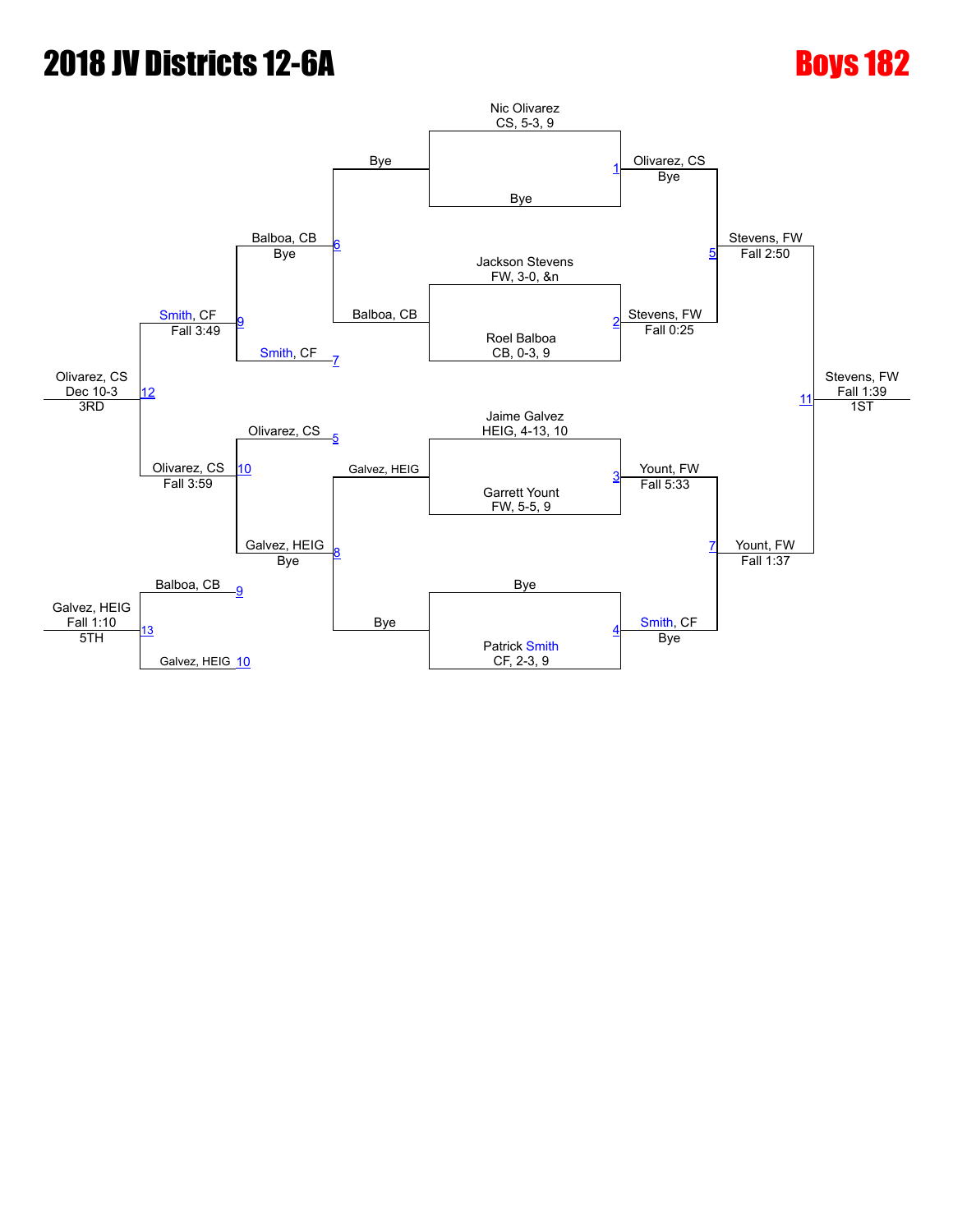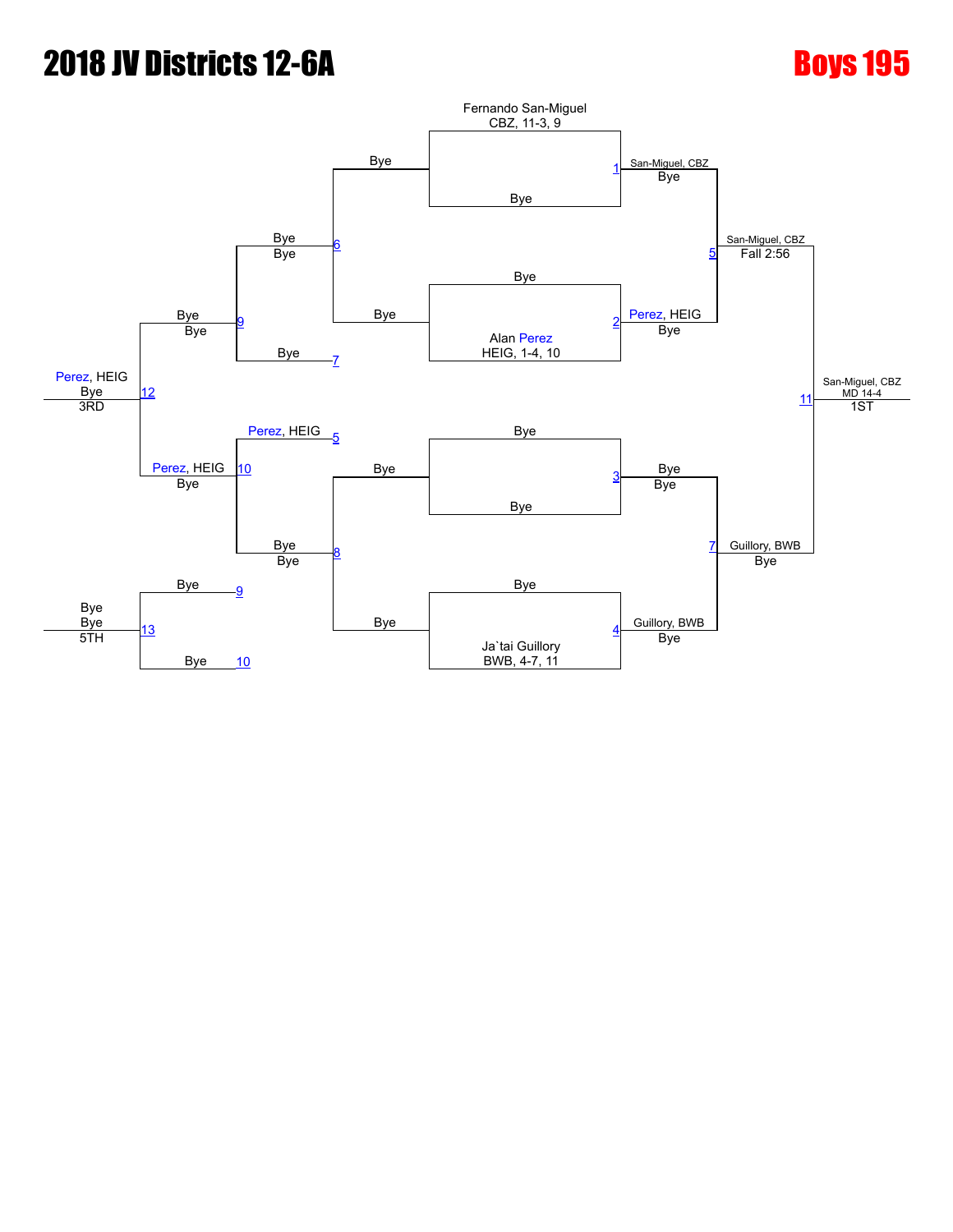